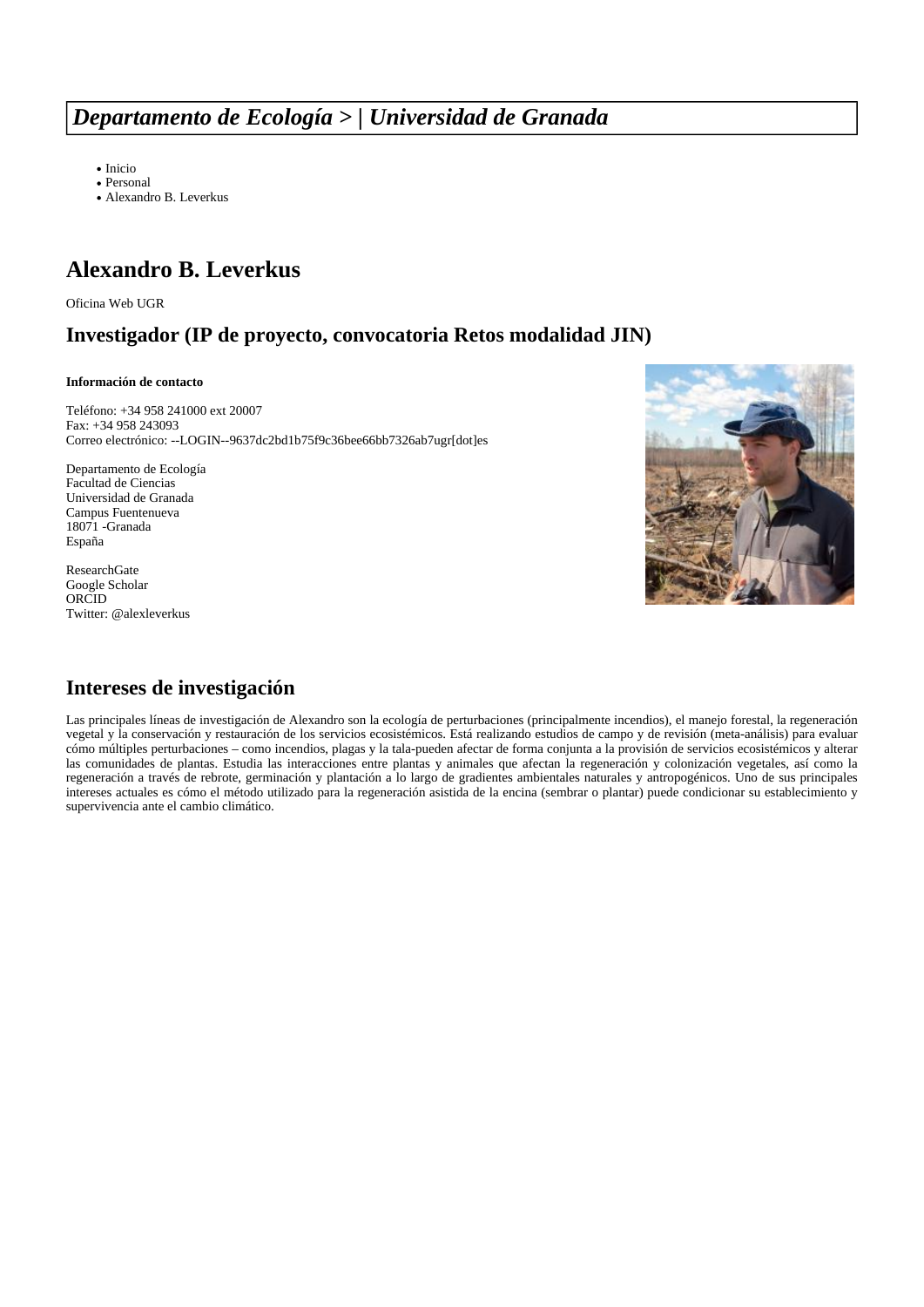

Parcelas de investigación tras el incendio de Las Peñuelas en 2017, en el Parque Natural de Doñana



Bellota de encina previa a su recolección para un experimento de siembra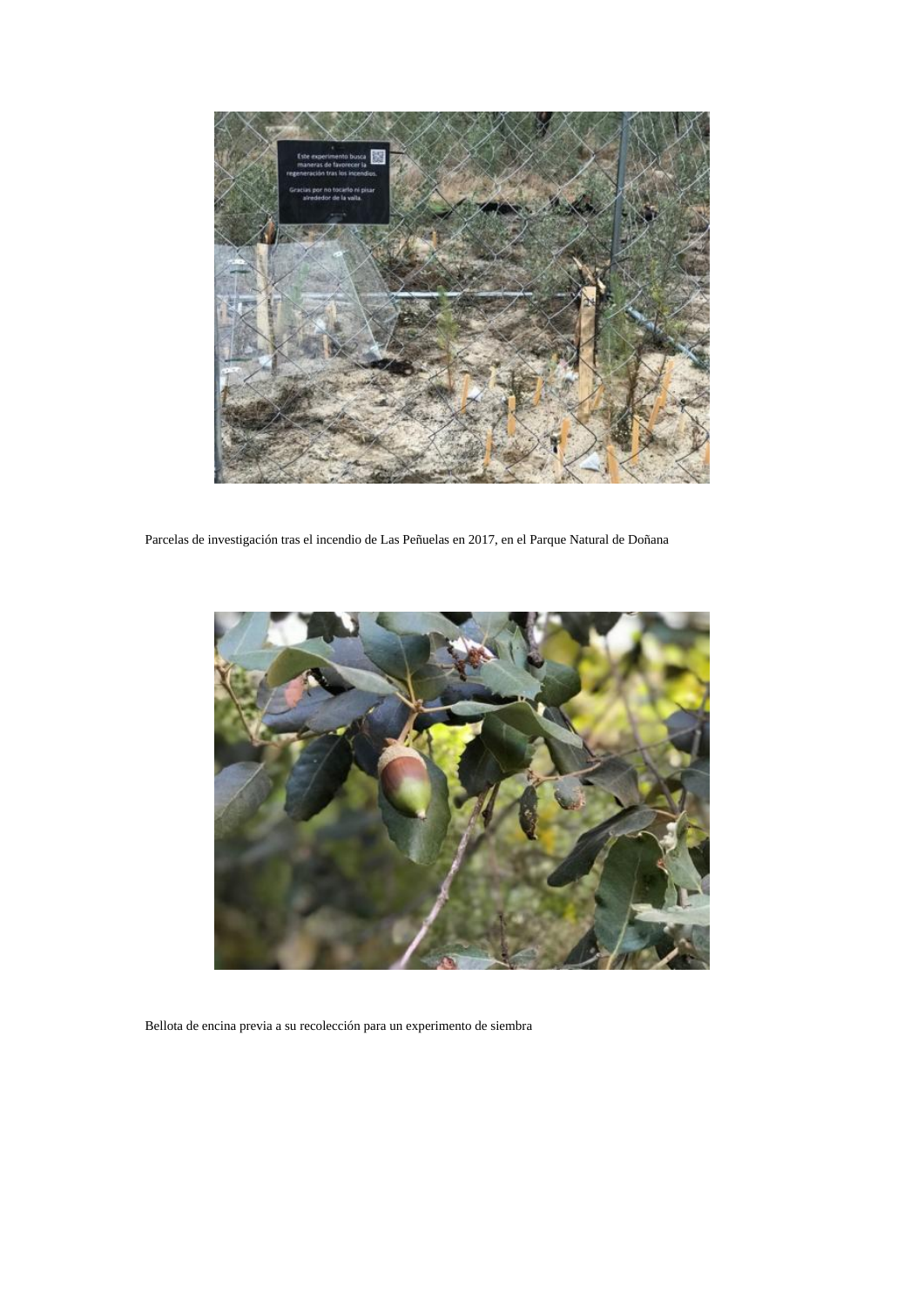

Experimento sobre la regeneración de *Quercus* ante el cambio climático

## **Divulgación y Prensa**

• Guía para la siembra de bellotas: <https://ecologia.ugr.es/pages/divulgacion/articulos/bellotadas>

• Dispositivo para proteger bellotas de depredadores en las siembras: [http://www.historiasdeluz.es/historia-del-dia/sostenibilidad/noticias-andalucia](http://www.historiasdeluz.es/historia-del-dia/sostenibilidad/noticias-andalucia-semilla-depredadores-reforestacion)[semilla-depredadores-reforestacion](http://www.historiasdeluz.es/historia-del-dia/sostenibilidad/noticias-andalucia-semilla-depredadores-reforestacion)

• Necesidad de planificar reforestaciones para evitar incendios: [https://www.granadahoy.com/granada/reforestaciones-planificadas-Universidad-](https://www.granadahoy.com/granada/reforestaciones-planificadas-Universidad-Granada_0_1681032615.html)[Granada\\_0\\_1681032615.html](https://www.granadahoy.com/granada/reforestaciones-planificadas-Universidad-Granada_0_1681032615.html)

• Oportunidad para restaurar ecosistemas tras incendios: <https://www.eurekalert.org/news-releases/576365>

### **Publicaciones**

#### *2022*

• Leverkus, A.B., Thorn, S., Lindenmayer, D.B., Pausas, J. (2022). Tree planting goals must account for wildfires. **Science** 376:588– 9.

• Viljur et al., 2022. The effect of natural disturbances on forest biodiversity: an ecological synthesis. **Biological Reviews** (en prensa). DOI: 10.1111/ brv.12876

#### *2021*

• Leverkus, A.B. et al., 2021. Restoring oak forests through direct seeding or planting: Protocol for a continental-scale experiment. **PLoS ONE** (en prensa)

• Leverkus, A.B. & Castro, J., 2021. Restoration of Mediterranean forest ecosystems after major disturbances: The Lanjarón post-fire experiment over 15 years of succession. In: Zamora R. & Oliva M., eds. The Landscape of Sierra Nevada: A unique laboratory of global processes. **Springer** (en prensa)

• Zamora, R. et al. (author position 4/8) 2021. Concluding notes: Ecosystems of Sierra Nevada in the Anthropocene: a new cocktail of species and ecological interactions. In: Zamora R. & Oliva M., eds. The Landscape of Sierra Nevada: A unique laboratory of global processes. **Springer** (en prensa)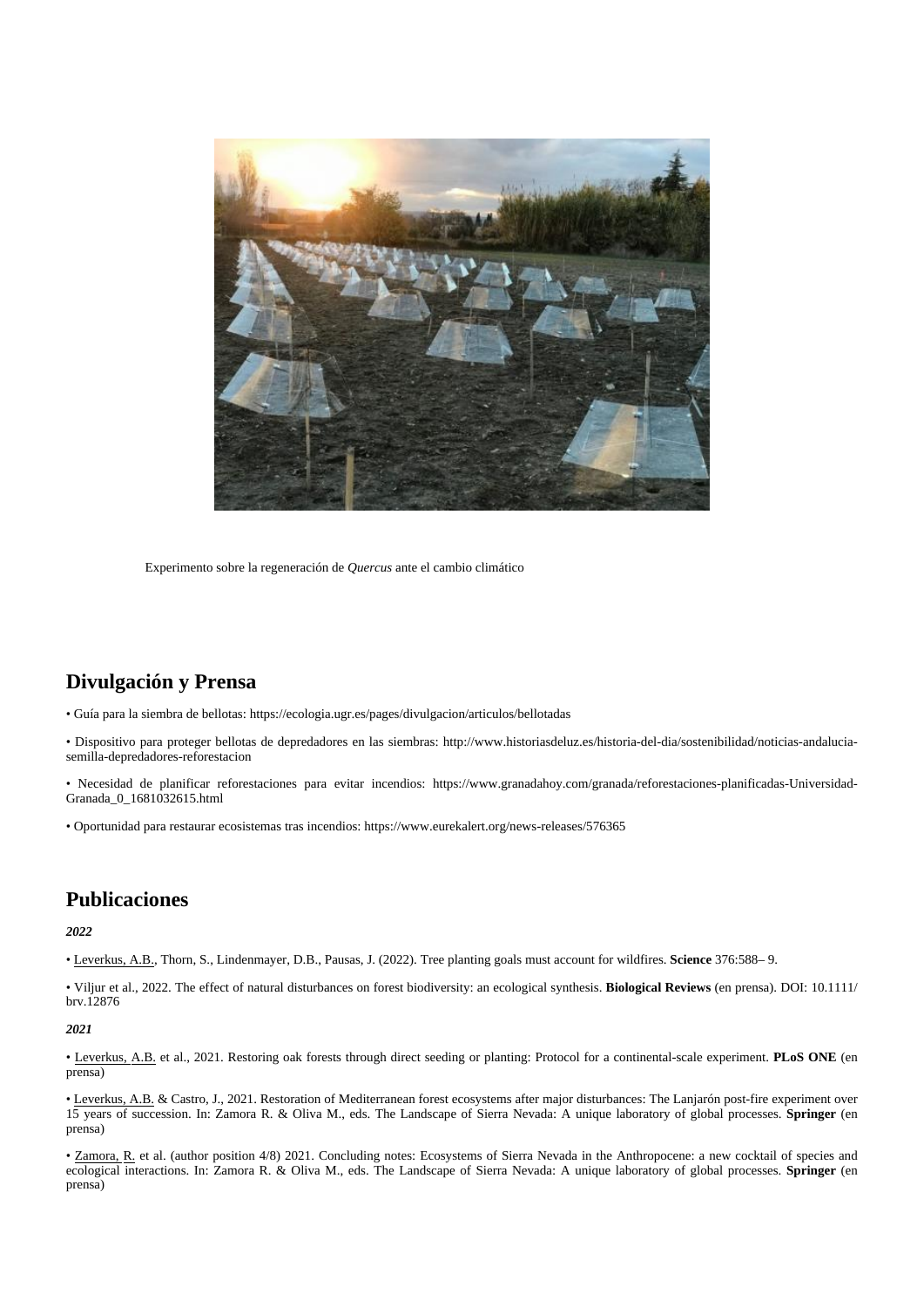• Juan-Ovejero et al. (author position 3/5) 2021. Decadal effect of post-fire management treatments on soil carbon and nutrient concentrations in a burnt Mediterranean forest. **For. Eco. Manage**. 498: 119570 <https://doi.org/10.1016/j.foreco.2021.119570>

• Gustafsson L et al. (author position 3/6) 2021. Disturbance interval modulates the starting point for vegetation succession. **Ecology** 102: e03439 doi: <https://doi.org/10.1002/ecy.3439>

• Leverkus A.B. et al., 2021. Environmental policies to cope with novel disturbance regimes – steps to address a world scientists' warning to humanity". **Environmental Research Letters** 16: 021003. <https://doi.org/10.1088/1748-9326/abdc5a>

• Leverkus A.B., et al., 2021. Resilience impacts of a secondary disturbance: Meta-analysis of salvage logging effects on tree regeneration. **Journal of Ecology** 109:3224– 3232 <https://doi.org/10.1111/1365-2745.13581> <https://doi.org/10.1111/1365-2745.13581>

• Leverkus. A.B., Navarro, F.B. 2021. One size fits some (serie EcoPics). **Frontiers in Ecology and the Environment** 19: 333

• Leverkus A.B. et al., 2021. Seeding or planting to revegetate the world's degraded land: Systematic review and experimentation to address methodological issues. **Restoration Ecology** 29:e13372

• Martínez-Baroja et al. (posición autor 5/9) 2021. Caching territoriality and site preferences by a scatter-hoarder drive the spatial pattern of seed dispersal and affect seedling emergence. **J. Ecol.** 109: 2342-2353

• Gustafsson, L., Granath, G., Nohrstedt, H.Ö., Leverkus, A.B., Johansson, V. (2021) Burn severity and soil chemistry are weak drivers of early vegetation succession following a boreal mega-fire in a production forest landscape. **Journal of Vegetation Science** 32: e12966 [https://](https://doi.org/10.1111/jvs.12966) [doi.org/10.1111/jvs.12966](https://doi.org/10.1111/jvs.12966)

#### *2020*

• Leverkus, A.B., Crawley, M.J. (2020) Temporal variation in effect sizes in a long-term, split-plot field experiment. **Ecology** 101:e03009 [https://](https://doi.org/10.1002/ecy.3009) [doi.org/10.1002/ecy.3009](https://doi.org/10.1002/ecy.3009)

• Leverkus, A.B., Gustafsson, L., Lindenmayer, D.B., Castro, J., Rey Benayas, J.M., Ranius, T. & Thorn, S. (2020) Salvage logging effects on regulating ecosystem services and fuel loads. **Frontiers in Ecology and the Environment**. 18:391-400 <https://doi.org/10.1002/fee.2219>

• *Leverkus, A.B.*, Thorn, S., Lindenmayer, D.B., Pausas, J. (2020) Wildfire debate needs science, not politics. **Science** 370:416-17 [https://](https://doi.org/10.1126/science.abf1326) [doi.org/10.1126/science.abf1326](https://doi.org/10.1126/science.abf1326)

• Leverkus, A.B., Buma, B., Wagenbrenner, J., Lingua, E., Marzano, R., Burton, P., Thorn, S. (2020) Tamm review: Does salvage logging mitigate subsequent forest disturbances? **Forest Ecology and Management** 481:118721 <https://doi.org/10.1016/j.foreco.2020.118721>

• Thorn, S., Chao, A., Georgiev, K.B., Müller, J., Bässler, C., Campbell, J.L., Castro, J., Chen, Y.-H., Choi, C.-Y., Cobb, T.P., Donato, D.C., Durska, E., Macdonald, E., Feldhaar, H., Fontaine, J.B., Fornwalt, P.J., María, R., Hernández, H., Hutto, R.L., Koivula, M., Lee, E.-J., Lindenmayer, D., Mikusiński, G., Obrist, M.K., Perlík, M., Rost, J., Waldron, K., Wermelinger, B., Weiß, I., Żmihorski, M., <u>Leverkus, A.B.</u> (2020) Estimating retention benchmarks for salvage logging to protect biodiversity. **Nature Communications** 11:4762 <https://doi.org/10.1038/s41467-020-18612-4>

• Thorn, S., Seibold, S., Leverkus, A.B., Michler, T., Müller, J., Noss, R.F., Stork, N., Vogel, S., Lindenmayer, D.B. (2020). The living dead acknowledging life after tree death to stop forest degradation. **Frontiers in Ecology and the Environment** 18:505-512 [https://doi.org/10.1002/](https://doi.org/10.1002/fee.2252) [fee.2252](https://doi.org/10.1002/fee.2252)

• Leverkus, A.B., Rey Benayas, J.M., Solís, P., Sierra, J.M. (2020) Enabling conditions for the implementation and conservation outcomes of a private nature reserve. **Ecological Solutions and Evidence** 1:e12019 <https://doi.org/10.1002/2688-8319.12019>

#### **2019**

• Martínez-Baroja, L., Pérez-Camacho, L., Villar-Salvador, P., Rebollo, S., Quiles, P., Gómez-Sánchez, D., Molina-Morales, M., Leverkus, A.B., Castro, J. & Rey-Benayas, J.M. (2019) Massive and effective acorn dispersal into agroforestry systems by an overlooked vector, the Eurasian magpie (Pica pica). **Ecosphere**, 10:e02989 <https://doi.org/10.1002/ecs2.2989>

• Molinas-González, C. R., Castro, J., González-Megías, A., Leverkus, A.B. (2019) Effects of post-fire deadwood management on soil macroinvertebrate communities. **Forests** 10:1046 <https://doi.org/10.3390/f10111046>

• Thorn, S., Müller, J., Leverkus, A.B. (2019) Preventing future forest diebacks. **Science** 365:1388 <https://doi.org/10.1126/science.aaz3476>

• Rebollo, S., et al. (posición autor 7/19) (2019) Servicios de la avifauna (high mobile link species) en mosaicos agroforestales: regeneración forestal y regulación de plagas. **Ecosistemas** 28:32– 41 <https://doi.org/10.7818/ECOS.1736>

• Löf, M. et al. (posición autor 4/8) (2019) Tamm Review: Direct seeding to restore oak (Quercus spp.) forests and woodlands. **Forest Ecology and Management** 448:474– 489 <https://doi.org/10.1016/j.foreco.2019.06.032>

• Leverkus, A.B., García Murillo, P., Jurado Doña, V., García Pausas, J. (2019) Wildfire: Opportunity for restoration? **Science** 363:134-135 [https://](https://doi.org/10.1126/science.aaw2134) [doi.org/10.1126/science.aaw2134](https://doi.org/10.1126/science.aaw2134)

• Thorn, S. Leverkus, A.B., Thorn, C.J., Beudert, B. (2019). Education and knowledge determine preference for bark beetle control measures in El Salvador. **Journal of Environmental Management** 232:138-144 <https://doi.org/10.1016/j.jenvman.2018.11.032>

• Castro, J., Leverkus, A.B. (2019). Effect of herbaceous layer interference on the post-fire regeneration of a serotinous pine (Pinus pinaster Aiton) across two seedling ages. **Forests** 10:art74 <https://doi.org/10.3390/f10010074>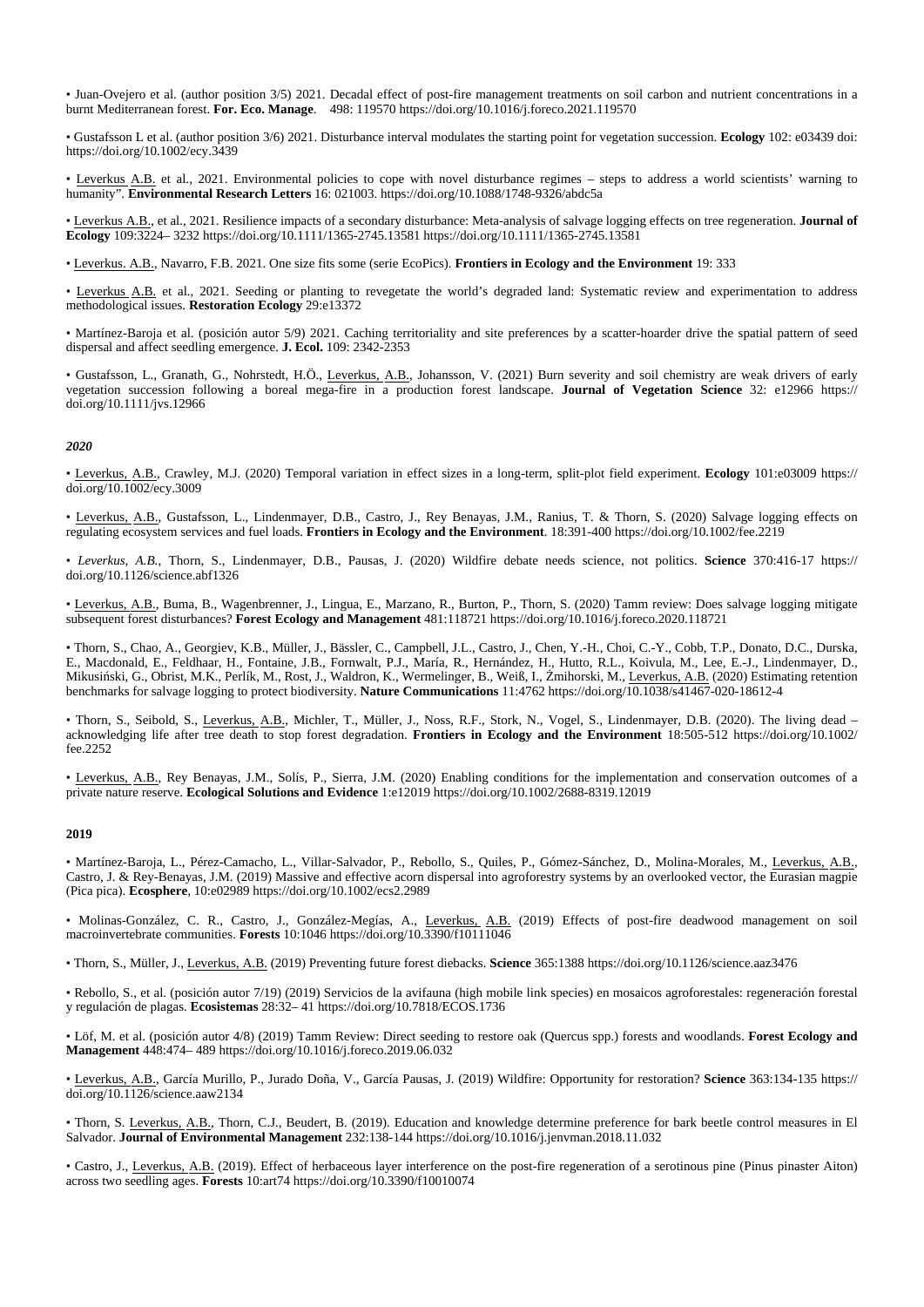• Müller J, Noss R, Thorn S, Bässler C, Leverkus AB, Lindenmayer D. 2019. Increasing disturbance demands new policies to conserve intact forest. **Conservation Letters** 12:e12449 <https://doi.org/10.1111/conl.12449>

#### *2018*

• **Leverkus, A.B.**, Thorn, S., Gustafsson, L. & Lindenmayer, D.B. (2018). Salvage logging in the world's forests: Interactions between natural disturbance and logging need recognition. **Global Ecology and Biogeography** 27:1140-1154 <https://doi.org/10.1111/geb.12772>

• **Leverkus, A.B.**, et al. (21 autores). (2018). Salvage logging effects on regulating and supporting ecosystem services – A systematic map. **Canadian Journal of Forest Research** 48:983-1000 <https://doi.org/10.1139/cjfr-2018-0114>

• Thorn, S. et al. (posición autor 18/28). 2018. Impacts of salvage logging on biodiversity – a meta-analysis. **Journal of Applied Ecology** 55:279-289 <https://doi.org/10.1111/1365-2664.12945>

#### *2017*

• Leverkus, A.B., Jaramillo-López, P.F., Brower, L.P., Lindenmayer, D.B., Williams, E.H. 2017. Mexico's logging threatens butterflies. **Science** 358:1008 <https://doi.org/10.1126/science.aar3826>

• Leverkus, A.B., Carrión, M., Molina-Morales, M., Castro, J. 2017. Effectiveness of diesel as a mammal repellent for direct seeding of acorns. **Forests**. 8:276 <https://doi.org/10.3390/f8080276>

• Molinas-González, C., Castro, J., Leverkus, A.B. 2017. Deadwood decay in a burnt Mediterranean pine reforestation. **Forests** 8:158. [https://](https://doi.org/10.3390/f8050158) [doi.org/10.3390/f8050158](https://doi.org/10.3390/f8050158)

• Leverkus, A.B., Castro, J. 2017. An ecosystem services approach to the ecological effects of salvage logging: Valuation of seed dispersal. **Ecological Applications** 27:1057-1063 <https://doi.org/10.1002/eap.1539/full>

• Molinas-González, C., Leverkus, A.B., Marañón-Jiménez, S., Castro, J. 2017. Fall rate of burnt pines across an elevational gradient in a Mediterranean mountain. **European Journal of Forest Research** 136:401-409 <https://doi.org/10.1007/s10342-017-1040-9>

• Castro, J., Molina-Morales, M., Leverkus, A.B., Martínez-Baroja, L., Pérez-Camacho, L., Villar-Salvador, P., Rebollo, S., Rey Benayas, J.M., 2017. Effective nut dispersal by magpies (Pica pica L.) in a Mediterranean agroecosystem. **Oecologia** 184:183-192 [https://doi.org/10.1007/](https://doi.org/10.1007/s00442-017-3848-x) [s00442-017-3848-x](https://doi.org/10.1007/s00442-017-3848-x)

#### *2010-2016*

• Leverkus, A.B. 2016. Regeneración post-incendio de la encina mediante procesos naturales y asistidos y valoración económica de los servicios ecosistémicos. **Ecosistemas** 25:121-127 <https://doi.org/10.7818/ECOS.2016.25-3.15>

• Leverkus, A.B., Rey Benayas, J.M., Castro, J., 2016. Shifting demographic conflicts across recruitment cohorts in a dynamic post-disturbance landscape. **Ecology** 97:2628-39 <https://doi.org/10.1002/ecy.1527>

• Leverkus A.B., Castro J., Delgado-Capel M., Molinas-Gonzales C., Pulgar M, Marañón-Jiménez S., Delgado-Huertas A., Querejeta, J.I. 2015. Restoring for the present or restoring for the future: Enhanced performance of two sympatric oaks (Quercus ilex and Quercus pyrenaica) above the current forest limit. **Restoration Ecology** 23:936-946 <https://doi.org/10.1111/rec.12259>

• Castro J., Leverkus A.B., Fuster F. 2015. A new device to foster oak forest restoration via seed sowing. **New Forests** 46:919-929 [https://](https://doi.org/10.1007/s11056-015-9478-4) [doi.org/10.1007/s11056-015-9478-4](https://doi.org/10.1007/s11056-015-9478-4)

• Leverkus A.B., Rojo M., Castro J. 2015. Habitat complexity and individual acorn protectors enhance the post-fire restoration of oak forests via seed sowing. **Ecological Engineering** 83:276-280 <https://doi.org/10.1016/j.ecoleng.2015.06.033>

• Leverkus A.B., Lorite, J., Navarro, F., Pérez Sánchez-Cañete, E., Castro J. 2014. Post-fire salvage logging alters species composition and reduces cover, richness, and diversity in Mediterranean plant communities. **Journal of Environmental Management** 133:323-331 [https://doi.org/10.1016/](https://doi.org/10.1016/j.jenvman.2013.12.014) [j.jenvman.2013.12.014](https://doi.org/10.1016/j.jenvman.2013.12.014)

• Leverkus A.B., Castro J., Puerta-Piñero C., Rey-Benayas J.M. 2013. Suitability of the management of habitat complexity, acorn burial depth, and a chemical repellent for post-fire reforestation of oaks. **Ecological Engineering** 53:15-22 <https://doi.org/10.1016/j.ecoleng.2013.01.003>

• Castro J., Puerta-Piñero C., Leverkus A.B., Moreno-Rueda G., Sánchez-Miranda A. 2012. Post-fire salvage logging alters a key plant-animal interaction for forest regeneration. **Ecosphere** 3:90 <https://doi.org/10.1890/ES12-00089.1>

• Leverkus A.B., Puerta-Piñero C., Guzmán J.R., Navarro J., Castro J. 2012. Post-fire salvage logging increases management costs and reduces seedling survival in a Mediterranean mountain ecosystem. **New Forests** 43:601-613 <https://doi.org/10.1007/s11056-012-9327-7>

• Puerta Piñero C., Sánchez-Miranda A., Leverkus A., Castro J. 2010. Management of burnt wood after fire affects post-dispersal acorn predation. **Forest Ecology and Management** 260:345-352 <https://doi.org/10.1016/j.foreco.2010.04.023>

#### *Otras publicaciones con revision por pares (selección)*

· Castro J. et al. 2015. In: Herrero A., Zavala M.A. (eds). Los Bosques y la Biodiversidad frente al Cambio Climático: Impactos, Vulnerabilidad y *Adaptación en España*. MAGRAMA, ISBN 978-84-491-0038-3. Madrid, pp. 595 – 694.